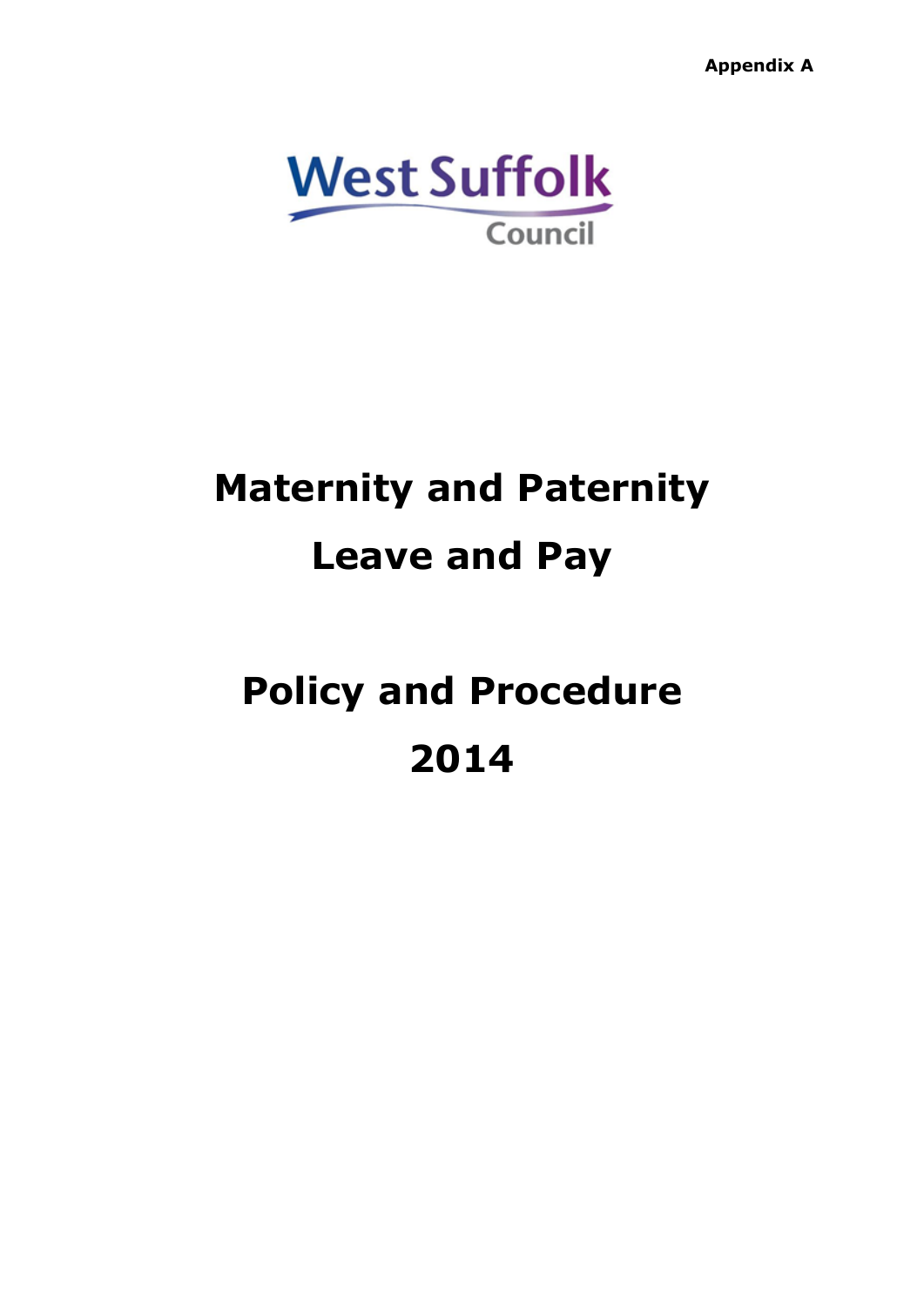# **Contents Page**

| Glossary                              | 3              |
|---------------------------------------|----------------|
| Introduction                          | 5              |
| Keeping you safe whilst at work       | 5              |
| <b>Maternity Leave</b>                | 5              |
| Giving notice to take Maternity Leave | 6              |
| Maternity Pay                         | 6              |
| <b>Statutory Maternity Pay</b>        | 6              |
| <b>Contractual Maternity Pay</b>      | $\overline{7}$ |
| Pension                               | 8              |
| <b>Contact during Maternity Leave</b> | 8              |
| Keeping in Touch (KIT) days           | 8              |
| Right to return to work               | 9              |
| Decision not to return to work        | 9              |
| During Ordinary Maternity Leave       | 9              |
| During Additional Maternity Leave     | 10             |
| Paternity Leave and Pay               | 10             |
| <b>Shared Parental Leave</b>          | 10             |
| <b>Parental Leave</b>                 | 10             |
| Time off for Antenatal Care           | 11             |
| <b>Rest Facilities</b>                | 11             |
| Unable to return due to illness       | 11             |
| Flexible Working                      | 11             |
| <b>Annual Leave</b>                   | 12             |
| Bank/Public Holidays                  | 12             |
| <b>Childcare Vouchers</b>             | 12             |
| Redundancy                            | 13             |
| <b>Industrial Action</b>              | 13             |
| <b>Probationary Period</b>            | 13             |
| <b>Job Vacancies</b>                  | 13             |
| Concerns                              | 14             |
| <b>Enquiries and Change Control</b>   | 14             |
| <b>Revisions</b>                      | 14             |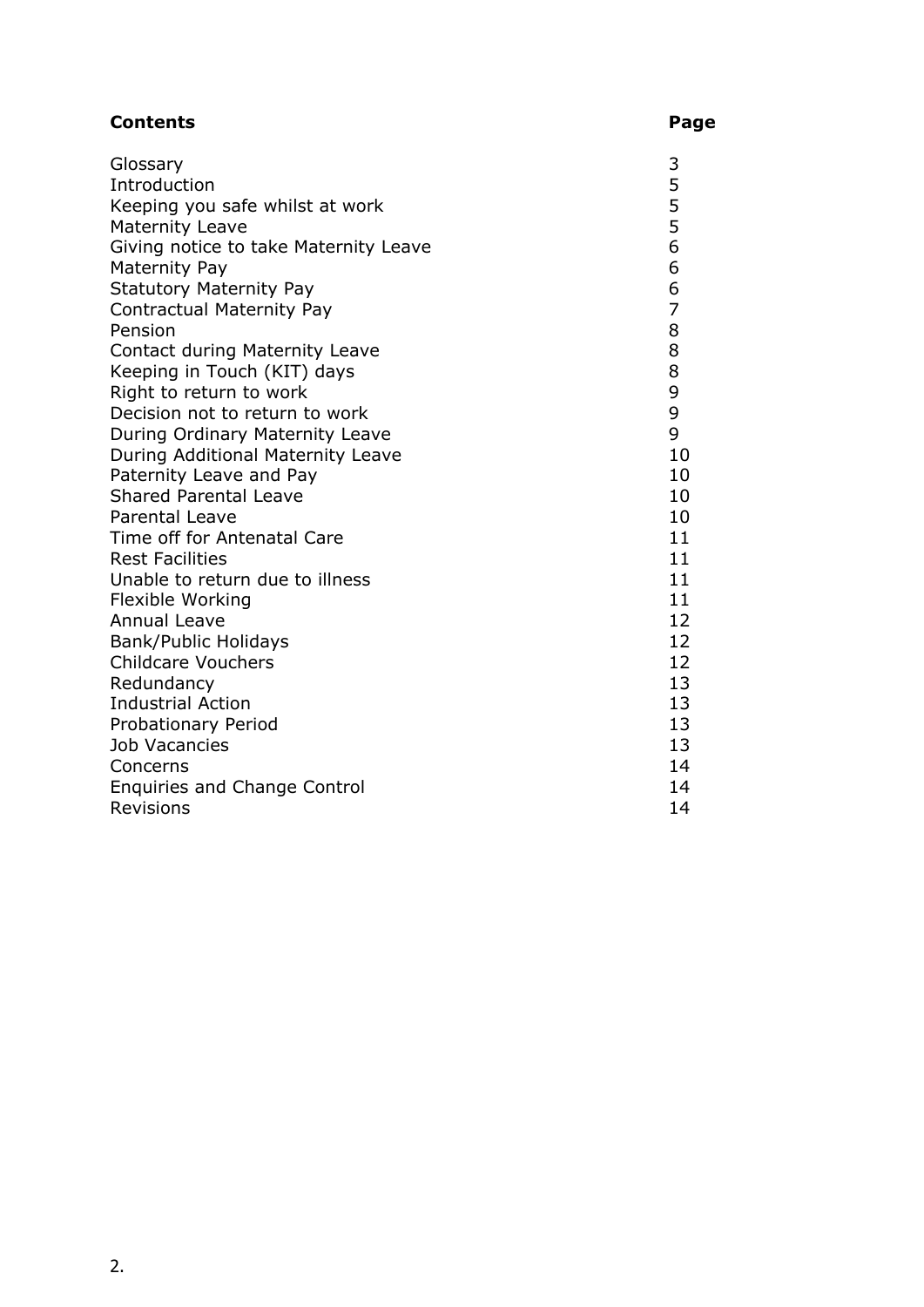# **Glossary**

### **EWC - Expected Week of Childbirth**

This is the week your doctor or midwife states your baby is due. It starts on a Sunday and runs to the following Saturday.

# **QW - Qualifying Week**

This determines whether your length of service qualifies you for Statutory Maternity Pay. The qualifying week is the 15th week before your EWC. You must have 26 weeks continuous service including part of the QW to be eligible for Statutory Maternity Pay.

### **MATB1 Maternity Certificate**

A form supplied to a pregnant woman by her doctor or midwife as evidence of the expected week of [childbirth](http://www.xperthr.co.uk/glossary/expected-week-of-childbirth/150026/). You must give this form to the council as evidence of your EWC.

### **SMP - Statutory Maternity Pay**

Statutory Maternity Pay is a legal entitlement (dependent on satisfying the qualifying requirements) to a weekly payment which replaces your normal earnings to enable you to take time off around the birth of your baby. SMP is paid via the council at higher rate SMP (9/10 pay) for the first six weeks, followed by 33 weeks at the standard rate per week, or 90 per cent of normal weekly earnings, whichever is lower.

#### **SPP - Statutory Paternity Pay**

The statutory minimum payment available to fathers or adoptive fathers taking leave within eight weeks of the child's birth or adoption.

#### **CMP - Contractual Maternity Pay**

This is maternity pay from the council due to you under your Contract of Employment.

#### **OPP – Occupational Paternity Pay**

This is paternity pay from the council due to you under your Contract of Employment.

#### **OML - Ordinary Maternity Leave**

A period of 26 weeks' leave that may begin at any time on or after the beginning of the 11th week before a pregnant woman's expected week of [childbirth.](http://www.xperthr.co.uk/glossary/expected-week-of-childbirth/150026/)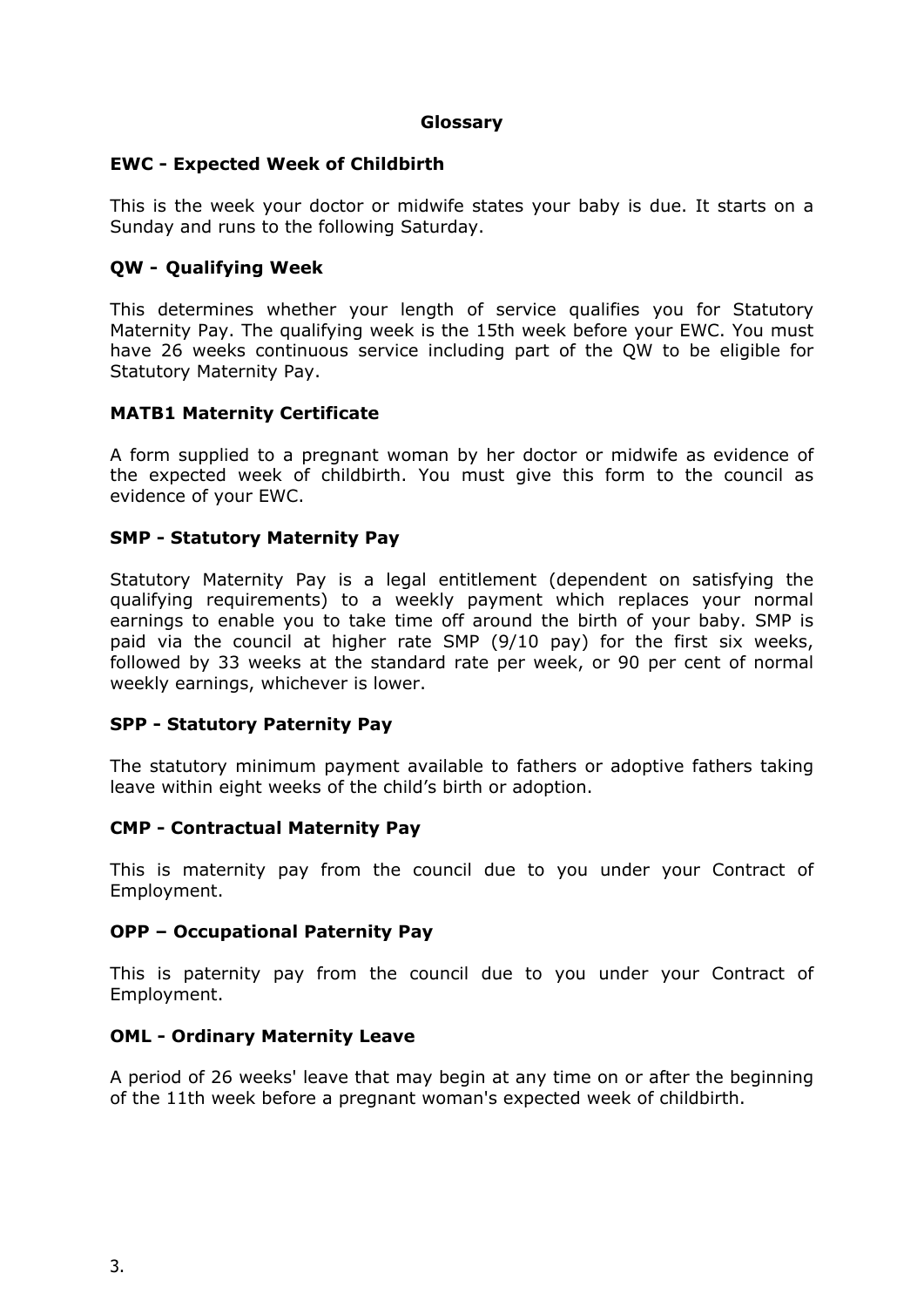# **AML - Additional Maternity Leave**

A further period of 26 weeks' leave taken immediately following [ordinary](http://www.xperthr.co.uk/glossary/ordinary-maternity-leave/150025/) [maternity](http://www.xperthr.co.uk/glossary/ordinary-maternity-leave/150025/) leave.

# **PL - Paternity Leave**

A period of one weeks' leave or two consecutive weeks' leave, usually taken within eight weeks of the child's birth or adoption.

### **SPL - Shared Parental leave**

On 5 April 2015, parental and adoption rights changed with the introduction of Shared Parental Leave and Pay. This means that if your baby was due or placed for adoption on, or after, 5 April 2015, you may be eligible for Shared Parental Leave and Pay instead of Additional Paternity Leave and Pay which is no longer available.

### **LEL - Lower Earnings Limit**

This is the limit below which National Insurance is not due.

### **KIT days - Keeping in touch days**

These are days, during which an employee on maternity, paternity or adoption leave, can agree with their employer to work. The employee can work for up to 10 days during his or her maternity, paternity or adoption leave period without bringing that period of leave to an end and without the loss of a week's statutory maternity, paternity or adoption pay as a result of carrying out that work.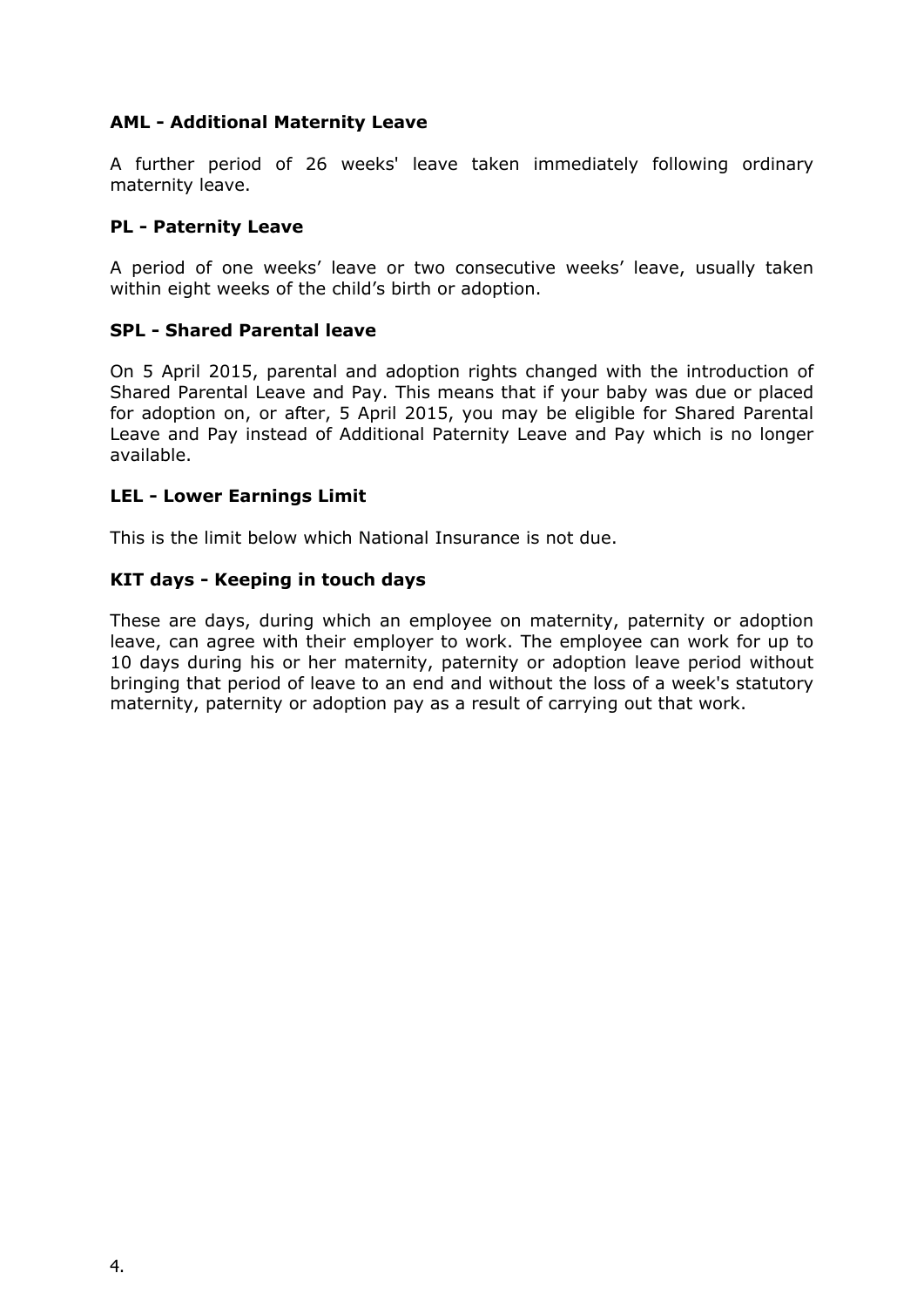# **Maternity and Paternity Leave and Pay**

# 1. **Introduction**

- 1.1 This policy sets out the rights of employees to statutory maternity and paternity leave and pay. This policy and procedure should be followed by all employees of West Suffolk Council.
- 1.2 All pregnant employees are entitled to 52 weeks maternity leave **regardless of the number of hours worked and length of service.** If you have 26 weeks continuous service by the 15th week before the baby is due (known as the qualifying week) you are also entitled to 39 weeks Statutory Maternity Pay subject to qualifying requirements. If you have more than one year's continuous service, you will also be eligible for additional contractual maternity benefits.
- 1.3 You are not entitled to your normal pay during maternity leave, but you are entitled to all other non-remuneration benefits and terms and conditions that you would otherwise have i.e. annual leave, discounted gym membership, essential car user allowance, lease car, mobile phone, laptop, childcare vouchers, eye test and public holidays.
- 1.4 Your rights come partly from statute and partly from your Contract of Employment.

### 2. **Keeping you safe whilst at work**

- 2.1 We strive to create and maintain a healthy and safe working environment. As soon as you know you are pregnant you must notify your manager, confidentially if you wish, who will carry out a risk assessment as soon as possible to identify any particular risks. You should, also, read the relevant section of the Health and Safety policy.
- 2.2 If you wish to continue working after 36 weeks of pregnancy you will be asked to carry out a further risk assessment with your manager. If you work more than 50 per cent of your time at home, the risk assessment should be carried out based on your home and the Health and Safety Manager should be contacted in these circumstances.
- 2.3 You must complete a further risk assessment with your manager when you return to work.

# 3. **Maternity leave**

- 3.1 All pregnant employees are entitled to 26 weeks ordinary maternity leave (OML), plus 26 weeks additional maternity leave (AML), making 52 weeks maternity leave.
- 3.2 You may not return to work two weeks from the date of childbirth. This is called compulsory maternity leave.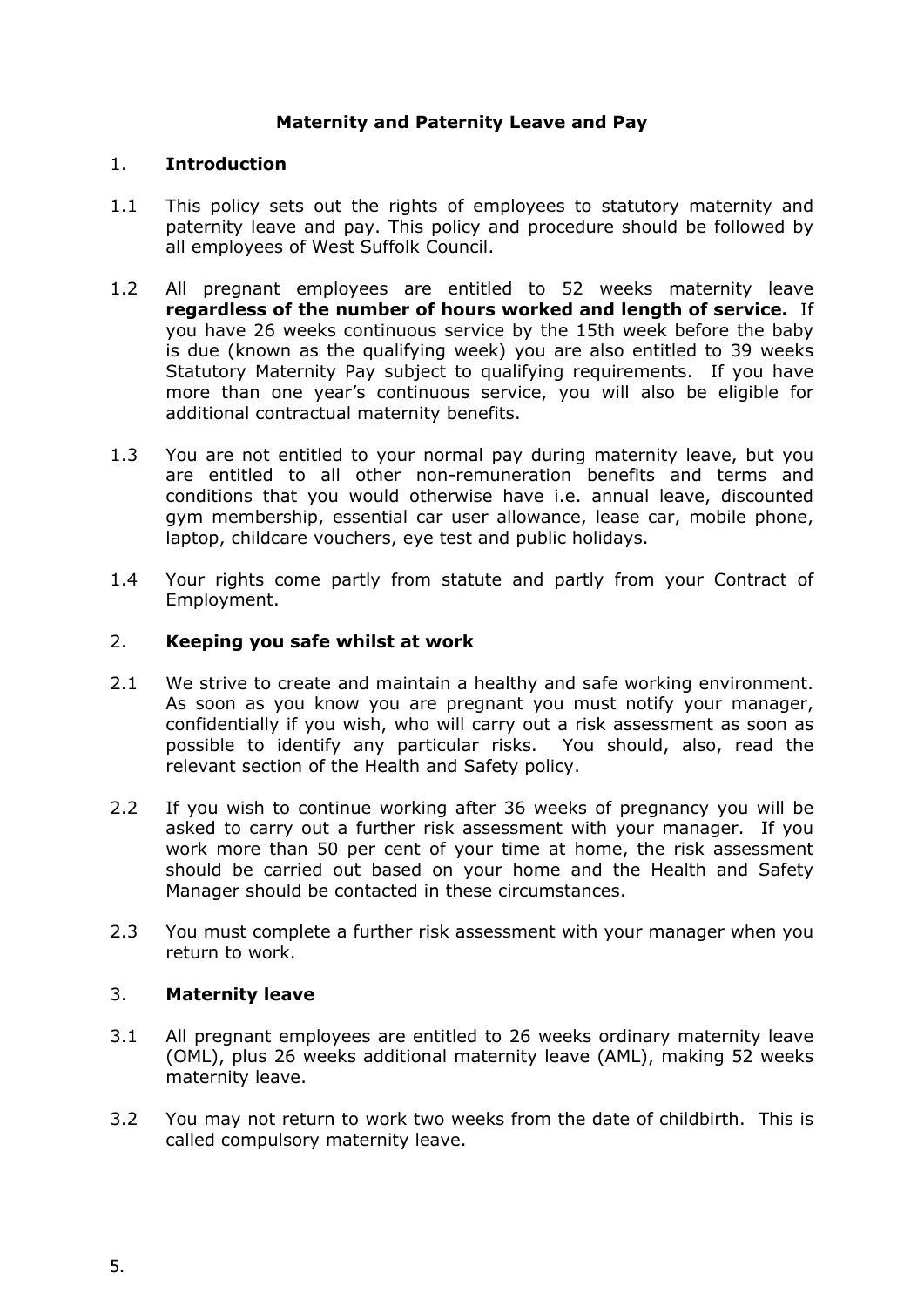- 3.3 Ordinary maternity leave can start at any time after the beginning of the 11th week before the EWC (unless the baby is born prematurely before that date in which case it will start earlier).
- 3.4 Additional maternity leave will start immediately after ordinary maternity leave (from week 27).

# 4. **Giving notice to take maternity leave**

- 4.1 You are required to give 28 days notice of the start of your maternity leave, if reasonably practical. The notification must be in writing to Human Resources and must be no later than the end of the 15th week before the baby is due (or as soon as is practicable) stating:
	- 1. that you are pregnant;
	- 2. the expected week of childbirth;
	- 3. the start date of your maternity leave (this can be any day of the week);
	- 4. the date you intend to return to work after your maternity leave; and
	- 5. the arrangements for payment of your contractual maternity pay and pension (if applicable).
- 4.2 Human Resources will respond within 28 days of receipt of your letter setting out the end date of the additional maternity leave or confirm the date you have stated that you intend to return to work.
- 4.3 The start date of maternity leave may be changed by giving 28 days notice and Human Resources (HR) will respond within 28 days of the notification. You must, also, supply the original copy of your MATB1 certificate confirming the expected date of childbirth, which is provided by the doctor or midwife after the 20th week of pregnancy.
- 4.4 If your baby is born early, maternity leave starts at the latest, the day after the birth. If you are absent from work with a pregnancy related illness during the last four weeks of your pregnancy, maternity leave will start automatically on the day after the first day of absence.
- 4.5 If you resign or are dismissed before the date you have notified, or before you have notified a date, you lose the right to maternity leave, but you will still be eligible for statutory maternity pay if you are employed after the 15th week before the expected week of childbirth. If you are dismissed prior to or during maternity leave you forfeit the right to contractual maternity pay from the date of dismissal.

# 5. **Maternity pay**

### 5.1 Statutory Maternity Pay (SMP)

You are entitled to receive SMP providing you are still employed at the 15th week before the expected week of childbirth if you:-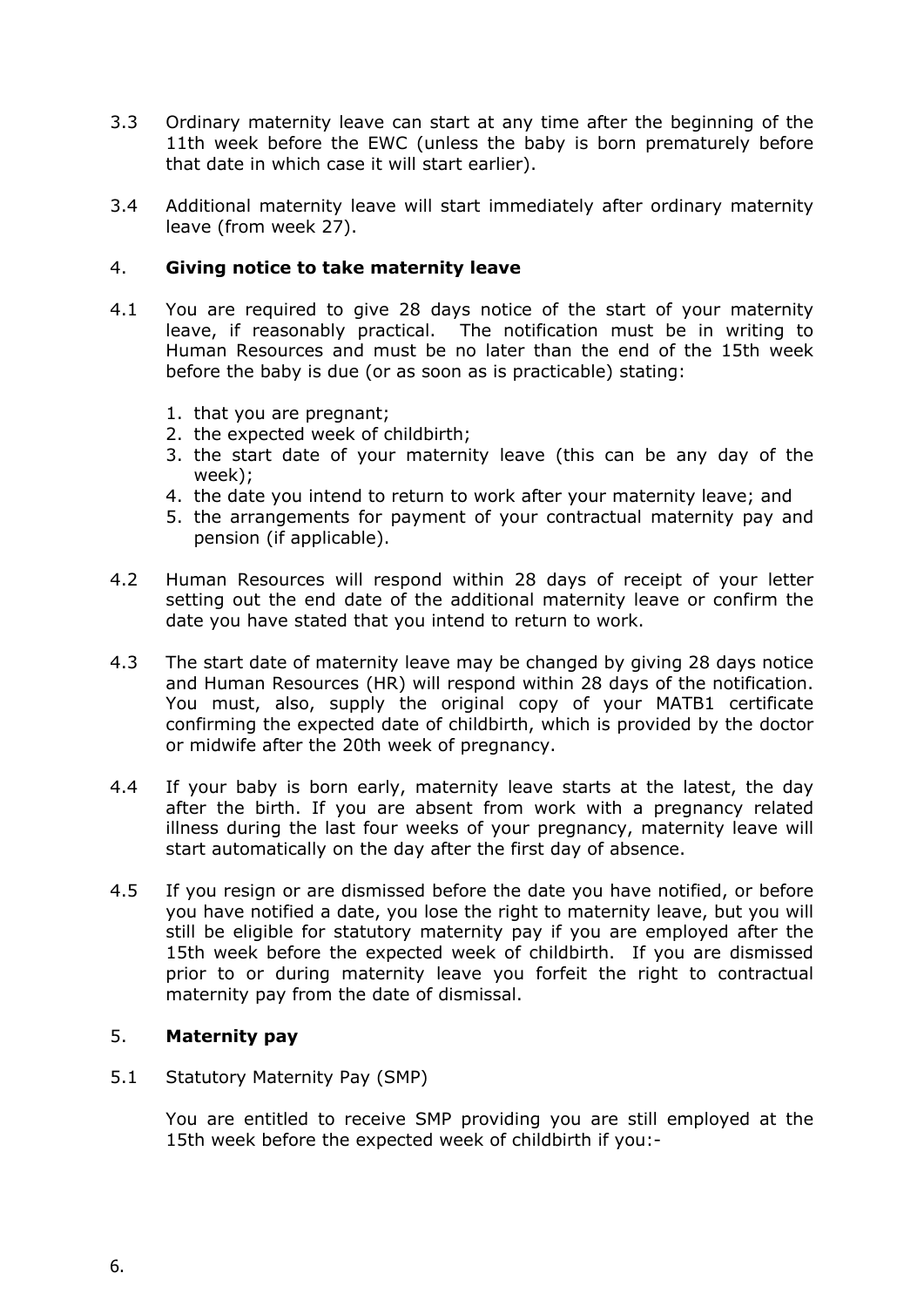- a) have 26 weeks' continuous local government employment by the qualifying week;
- b) are earning above the lower earnings limit (LEL) for the payment of national insurance contributions;
- c) are still pregnant at the 11th week before the EWC;.
- d) have stopped all work wholly or partly because of pregnancy or childbirth; and
- e) provide evidence of EWC (normally MATB1).

SMP is 39 weeks' pay made up of the following;

- 6 weeks at 90 per cent of your average weekly earnings **plus**
- 33 weeks payable at the SMP rate set by the Government for the relevant tax year (or at 90 per cent of average weekly earnings for full 39 weeks if earnings are less than the SMP rate).

SMP is reviewed annually by the Inland Revenue (HMRC) and is subject to tax and national insurance deductions.

If you have more than one job you may be able to get SMP from each employer. Employees who are not eligible for SMP may be entitled to receive maternity allowance payable directly by the Government. The council will provide the employee with an SMP1 form used to apply for maternity allowance.

You will not be required to repay any SMP payments if you do not return to work.

5.2 Disentitlement from SMP

You will lose your entitlement to SMP in the following circumstances;

- lack of medical evidence (i.e. no MATB1);
- working for the council or another employer during maternity leave (except for KIT days); or
- being taken into legal custody.

The onus is on the employee to inform her employer of the above.

5.3 Contractual Maternity Pay (CMP)

In addition to SMP you will be entitled to contractual maternity pay if you have:

- a) completed one year's continuous local government service at the 11th week before EWC; and
- b) declared an intention to return to work for three months following maternity leave.

Contractual maternity pay is an additional 12 weeks at half pay.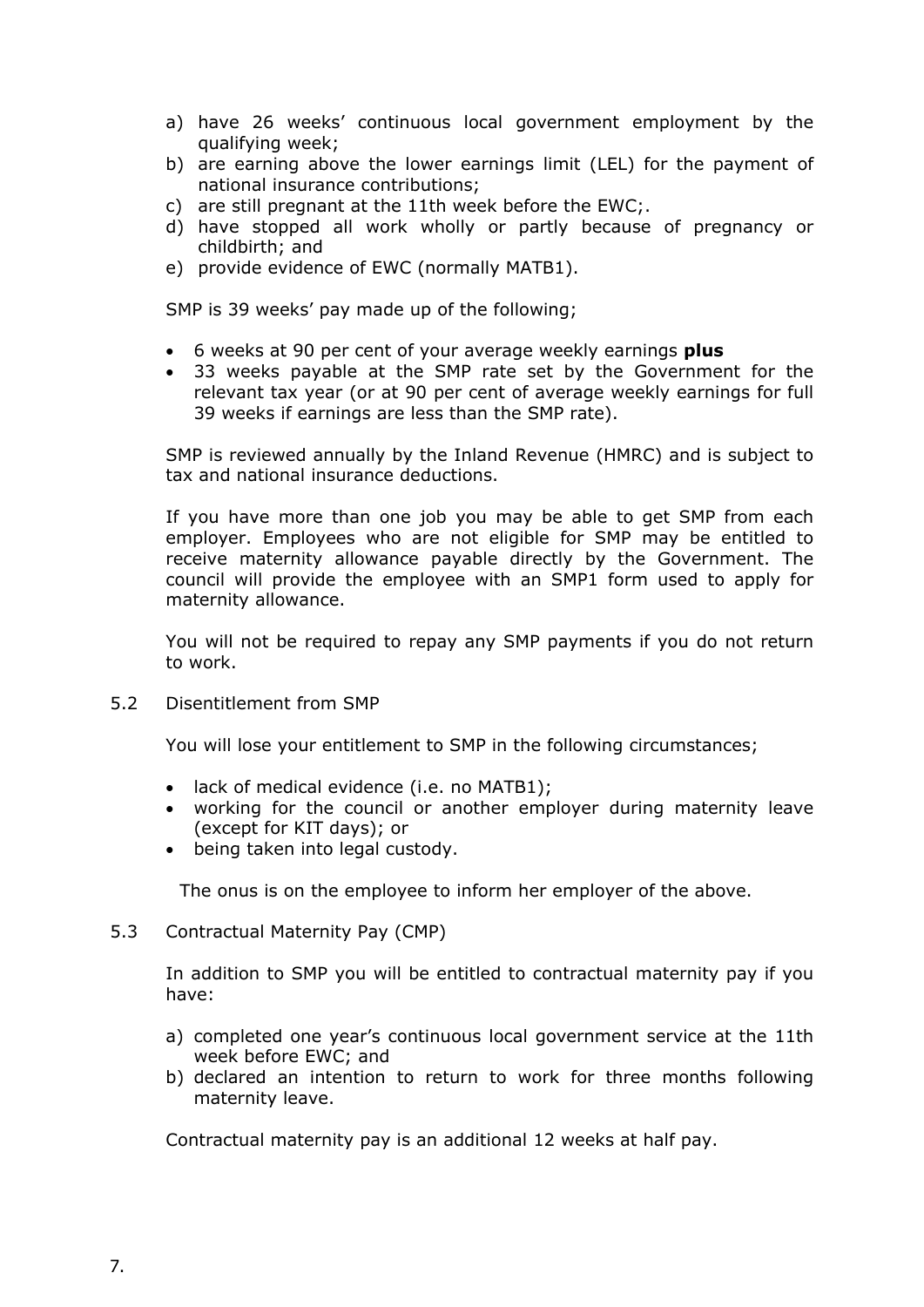The 12 weeks' half pay can be paid as it becomes due (i.e. from week seven onwards) and the employee can choose to have this paid during maternity leave spread over a mutually agreed distribution (up to a maximum of 33 weeks), or as a lump sum three months after returning from maternity leave.

The 12 weeks half pay is refundable **gross** if the employee does not return to work for a period of at least three months because of resignation or dismissal. This three month period is not calculated on a pro-rata basis for part-time employees. If you are uncertain about returning to work it is suggested that you consider deferring payment of your half pay until you have returned to work for three months.

If combined SMP and CMP exceed your normal full pay, you will only receive your normal pay.

If you have no entitlement to SMP, CML or maternity allowance, you will still be entitled to 52 weeks unpaid maternity leave.

5.4 Pension

If you are a member of the pension scheme, pension contributions will be deducted from the SMP, CMP and KIT days worked whilst on maternity leave.

**During Ordinary Maternity Leave:** counts as membership under the scheme, and you will pay contributions at your normal percentage rate based on the pay you actually receive during your OML. If OML is unpaid, it still counts as membership but you do not contribute to the pension scheme.

**During Additional Maternity Leave:** counts as membership under the scheme during paid leave only. You will pay contributions at your normal percentage rate on any pay you are entitled to and KIT days worked during your AML. Any unpaid leave will not count towards reckonable membership unless you opt to pay contributions for this period within 30 days of your return to work or resignation. If you do not pay contributions, the period does not count as membership under the scheme.

If you defer payment of your CMP until you have returned to work for three months, contributions will be paid on your normal monthly salary plus your 12 weeks half pay lump sum.

Contact HR for further information.

#### 6. **Contact during maternity leave**

6.1 The council reserves the right to maintain reasonable contact with employees during maternity leave. This may be to discuss plans for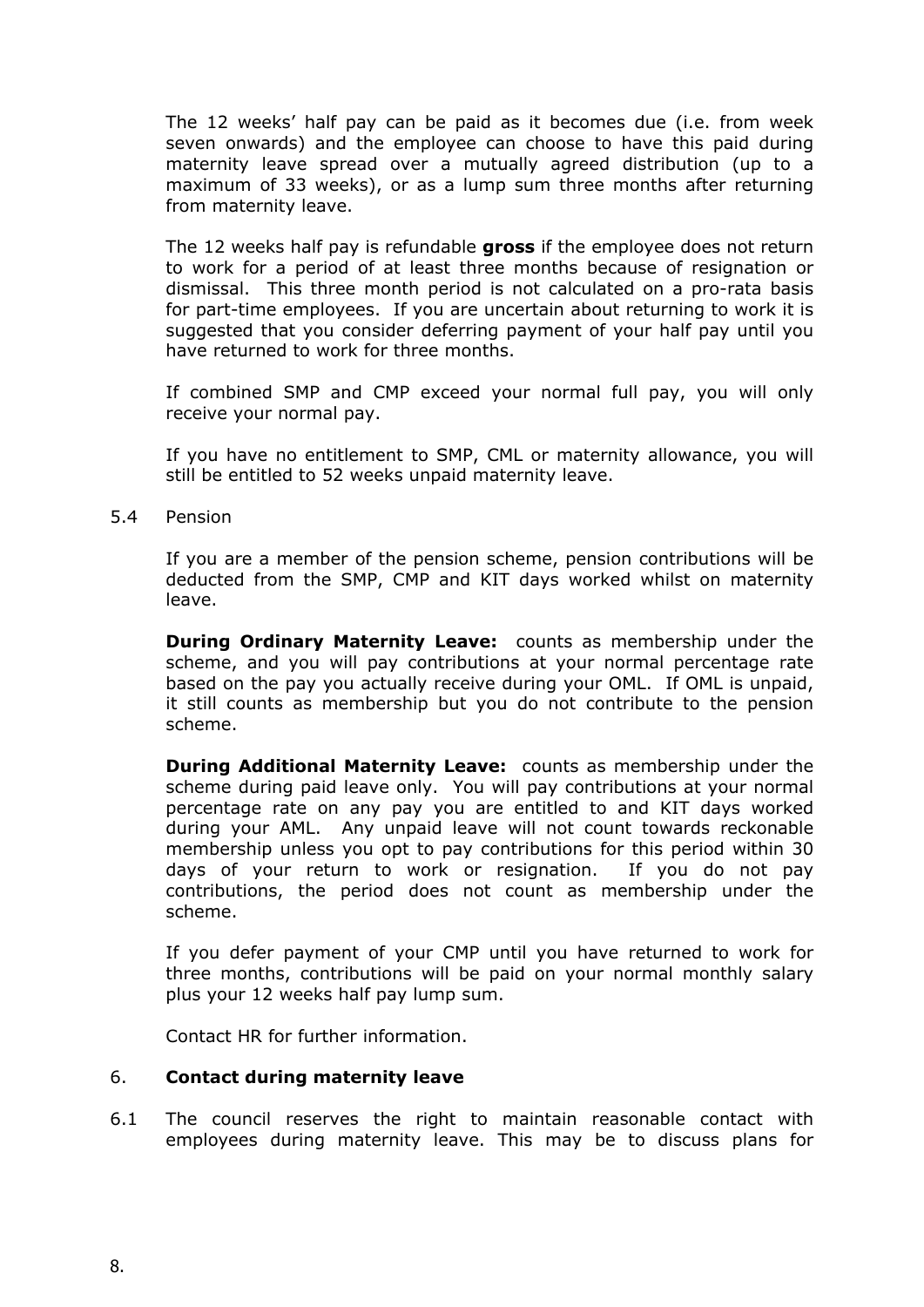returning to work, to discuss any special arrangements to be made or training to give updates on developments at work during their absence.

# 7. **Keeping in touch (KIT) days**

- 7.1 You can agree to work a maximum of 10 days (or 10 part days) by mutual agreement during your maternity leave. These are known as keeping in touch (KIT) days and will not end your maternity leave. The number of KIT days will not be reduced for part time employees i.e. employees working three days a week still can take up to 10 KIT days. KIT days can be taken either before or after the birth, but not during the compulsory maternity leave.
- 7.2 KIT days will be paid as either a half or full day depending on the number of hours you work. If you work less than half of your standard working day you will be paid a half day KIT day. If you work more than half of your standard working day you will be paid at your full normal daily rate which will be offset against a day's SMP.
- 7.3 If you work a KIT day on a day which is normally a non-working day, or if you have an irregular working pattern, you will be paid either a half or full day based on an average of your weekly working hours.
- 7.4 KIT days will not extend the overall period of maternity leave.
- 7.5 If you are a member of the pension scheme, pension will be deducted at your normal contribution rate, and the days will count for reckonable service.
- 7.6 KIT days can be used for any activity which would form part of the employment e.g. attend team meetings, staff briefings, training. This is a voluntary scheme and it is helpful to discuss these arrangements with your manager before the start of your maternity leave.

# 8. **Right to return to work**

- 8.1 The date you are due to return to work will be the first working day 52 weeks after the start of maternity leave, unless you have notified otherwise. If you have already given notice to return to work as part of your initial letter no further notice is required.
- 8.2 You have the right to amend your return to work date by giving 8 weeks' notice in writing. If less than eight weeks' notice is given, your return to work may be postponed until the full eight weeks' notice has been given or until the end of the 52 weeks maternity leave, whichever is the sooner. There is no entitlement to pay if your return to work is postponed.

# 9. **Decision not to return to work**

9.1 If, whilst on maternity leave, you decide that you do not wish to return to work, you should give written notice of resignation to your manager and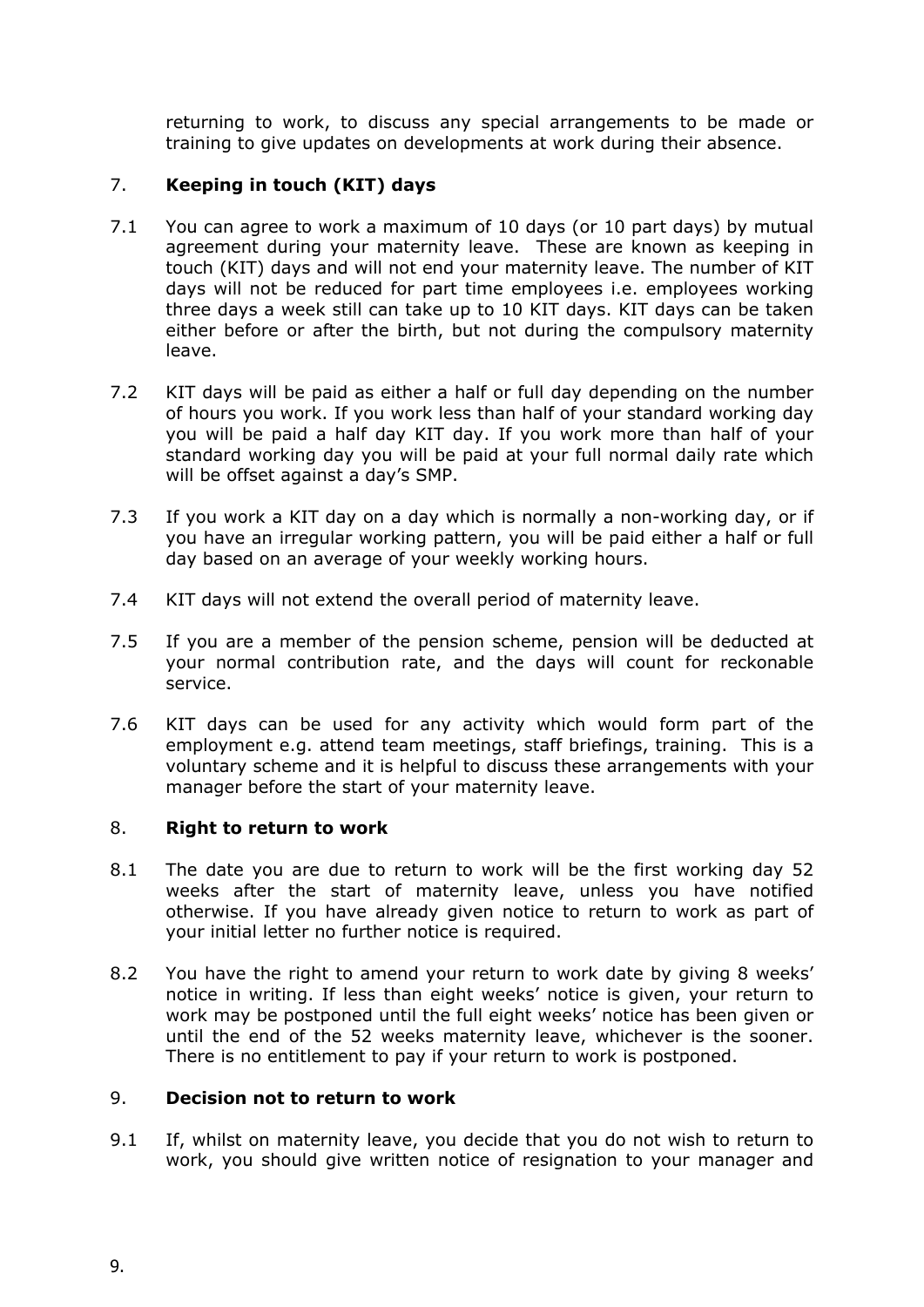HR as soon as possible and in accordance with the terms of your Contract of Employment. You should specify the date of termination, which could be the end date of the 52 weeks' maternity leave, in which case you will continue to receive any maternity pay due and to accrue annual leave during the notice period.

### 10. **During ordinary maternity leave**

10.1 If you return to work before or at the end of OML you are entitled to return to the same job that you left on the same terms and conditions as if you had not been absent – unless a redundancy situation has arisen.

### 11. **During additional maternity leave**

11.1 If you return to work during AML you have the right to return to the same job or, where that is not practicable, a suitable alternative role, which is no less favourable than your original job with regard to the terms and conditions of employment – unless a redundancy situation has arisen.

# 12. **Statutory paternity leave and pay**

12.1 You are entitled to take up to two weeks' statutory paternity leave if you are the child's biological or adopting father or partner (male or female) to support the mother or to look after the baby. To qualify for statutory paternity leave you must have 26 weeks' continuous service before the 15th week before the baby is due, continue to be employed by the council until the date the baby is born, and have average weekly earnings which are at least equal to the Lower Earnings Limit (LEL) for national insurance contributions.

Your entitlement to paternity pay depends on your length of service with the council at the end of the 15th week before your partner's expected week of childbirth. This is known as the qualifying week.

Two schemes operate for council employees – the statutory scheme and the council's occupational scheme. You may be eligible for payments under either or both schemes. A small number of employees are not eligible for payments under either scheme.

#### **Less than 26 weeks' service at the end of the qualifying week**

If you have less than 26 weeks' service at the end of the qualifying week, you are not entitled to paternity pay. This means that if your partner was already pregnant when you joined the council, you will be able to take up to two weeks' paternity leave but it will be unpaid. You could choose to take annual leave instead.

#### **At least 26 weeks' service at the end of the qualifying week**

If you have at least 26 weeks' service at the end of the qualifying week, you may be entitled to receive one weeks' full pay and one weeks'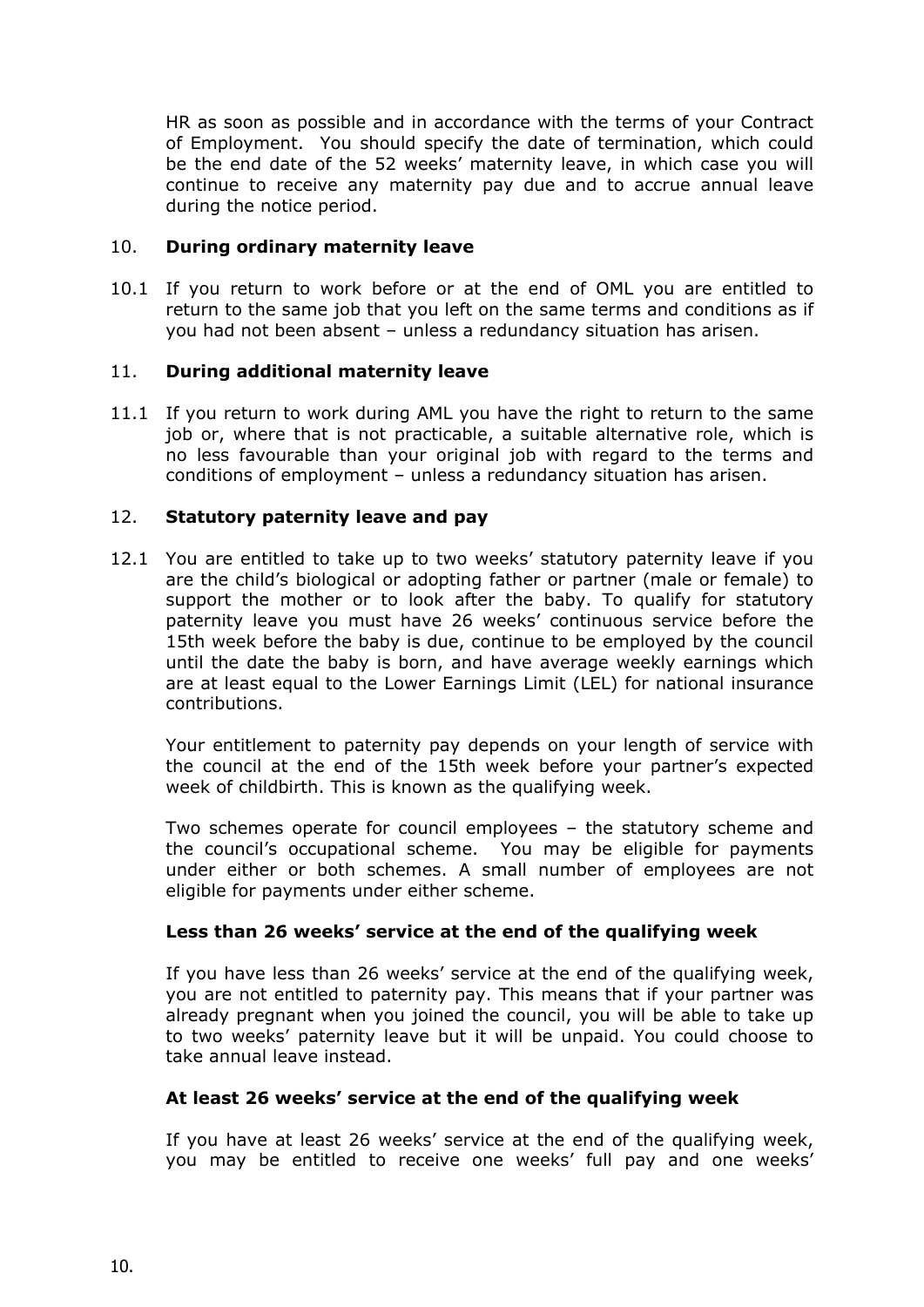statutory paternity pay (SPP). To qualify for statutory paternity pay, you must have qualified for paternity leave and your average weekly earnings must be greater or equal to the LEL set by the government. Your average weekly earnings are calculated by taking your average pay for the qualifying week and the seven weeks before it.

If you are eligible for SPP, you will receive the second weeks' pay at the standard SPP rate or 90 per cent of your average weekly earnings, whichever is lower. Central government determines the standard SPP rate. If your earnings are below the LEL, or you are not entitled to SPP, you may be entitled to other support from the Department for Work and Pensions.

Your SPP will be paid by the council in the same way as your normal salary. It is subject to tax and national insurance deductions.

# **At least 52 weeks' service at the end of the qualifying week**

If you have at least 52 weeks' service at the end of the qualifying week, you will receive be able to take up to two weeks' leave on full pay.

You will not be eligible for occupational paternity leave more than once in any 12 month period.

12.2 You must take paternity leave within eight weeks of the birth or adoption, and the two weeks must be complete and consecutive weeks. You cannot start paternity leave before the child is born. You should give written notice of your intention to take paternity leave 15 weeks before the expected date of childbirth, or as much notice as is practical.

# 13. **Shared parental leave**

13.1 On 5 April 2015, parental and adoption rights changed with the introduction of Shared Parental Leave and Pay. This means that if your baby was due or placed for adoption on, or after, 5 April 2015, you may be eligible for Shared Parental Leave and Pay instead of Additional Paternity Leave and Pay which is no longer available to you. Guidance on Shared Parental Leave is available on the intranet.

#### 14. **Parental leave**

14.1 Parental Leave is different to shared parental leave and statutory paternity leave. Parental Leave is an entitlement of 18 weeks unpaid leave for each child up to their 18th birthday. This allows eligible employees to take time off work to look after a child's welfare (i.e. spend more time with a child, look at new schools, settle a child into a new childcare arrangement). To be eligible to take this leave you must meet the eligibility criteria (i.e. to be employed by either council for more than 1 year, be the named person on the child's birth or adoption certificate). The leave must be taken in whole weeks (i.e. 1 or 2 weeks). More information and full eligibility criteria on Parental Leave can be found on the acas.org.uk website.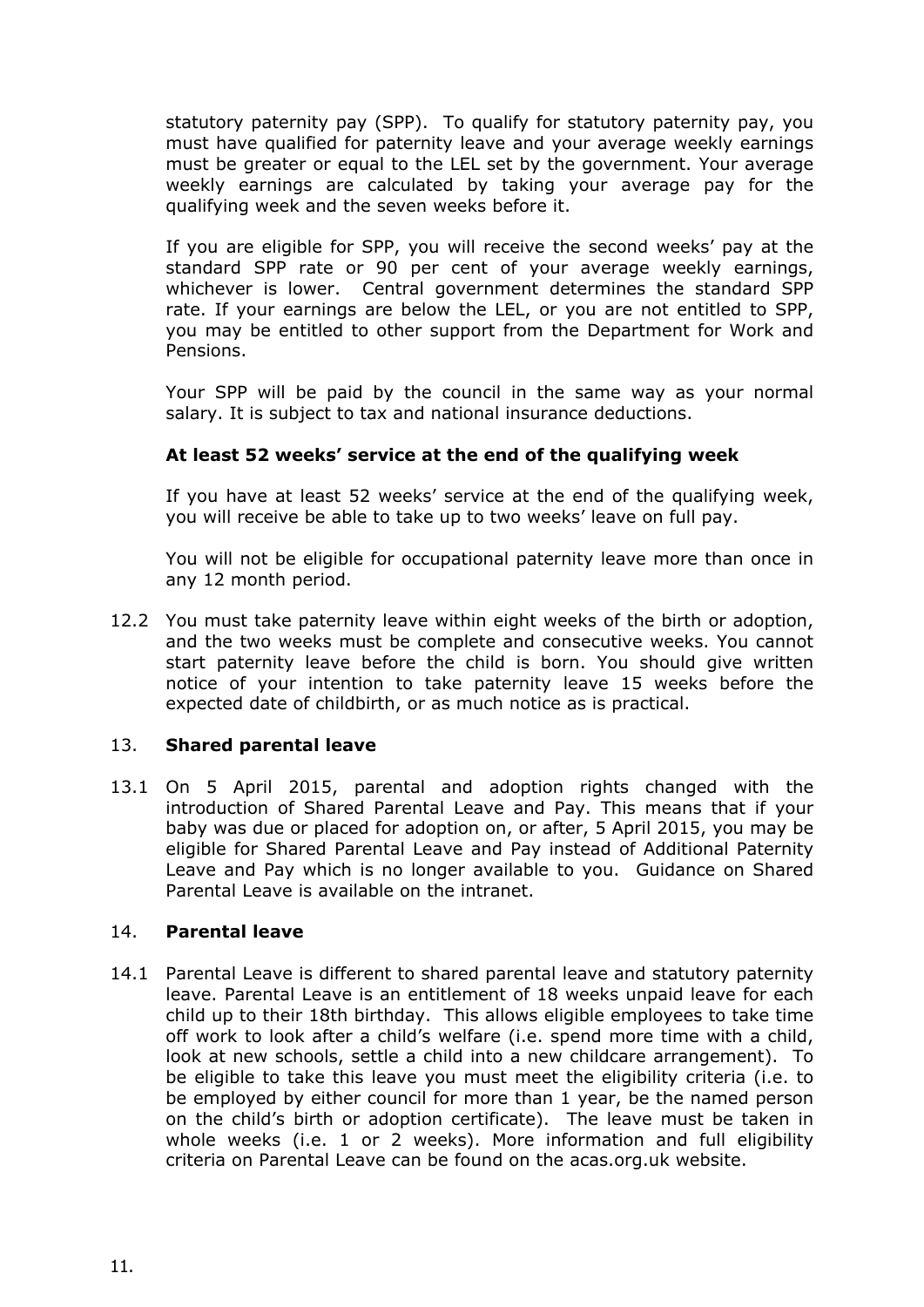# 15. **Time off for antenatal care**

- 15.1 You have a right to a reasonable amount of paid time off to attend antenatal care appointments and will be required produce evidence of the appointments if requested to do so by your manager.
- 16.2 The father, husband, civil partner or partner is also entitled to unpaid time off to attend up to two antenatal appointments. You should be able to produce an appointment card or other document confirming the appointment if requested to do so by your manager.
- 16.3 Reasonable requests for time off for parenting classes will be considered.

# **17 Rest facilities**

17.1 We provide rest facilities for those employees who are pregnant or breastfeeding or who have given birth within the previous six months.

### 18 **Unable to return to work due to illness**

18.1 If you are unable to return to work at the end of your maternity leave due to illness you will revert to the sick leave and pay you are entitled to in accordance with your Contract of Employment. You will be able to selfcertify for the first seven days of absence and a certificate from your GP will be required from day eight onwards.

#### 19 **Flexible working**

- 19.1 If you wish to vary your working arrangements on your return from maternity leave this will be considered in accordance with the Flexible Working Policy. Any requests should be discussed with your manager in the first instance and will be given due consideration and will not be unreasonably refused; but requests will be considered in the light of maintaining the efficient requirements of the service. Where changes to working are not possible the reasons will be fully discussed and put in writing.
- 19.2 Returning on a different basis (e.g. part time from full time) will affect some of your entitlements, such as annual leave. Further advice should be obtained from your manager or HR.
- 19.3 Returning part time does not affect your entitlement to retain your 12 weeks at half pay, providing you return to work for the minimum period of three months.

#### 20 **Annual leave**

20.1 You will continue to accrue annual leave throughout your maternity leave. If you return to work on a part time basis, your annual leave entitlement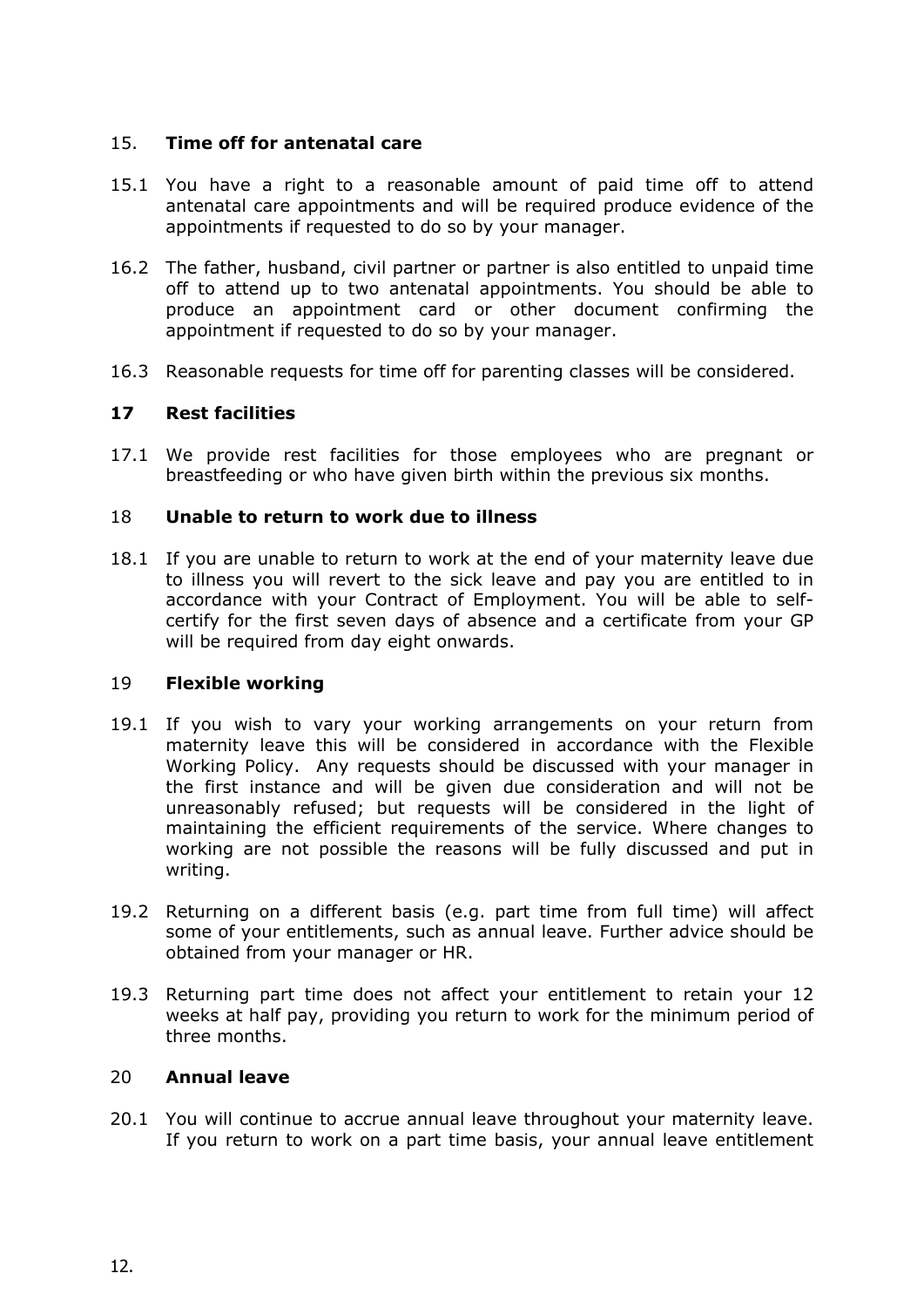will be accrued on a pro-rata basis from the date of the contractual change.

- 20.2 It is advised that, wherever possible, employees take all of their annual leave entitlement for the current leave year before maternity leave starts, this should however be agreed with your manager. Annual leave, which cannot be taken, may be carried forward into the subsequent leave year however, only one week's leave may be carried forward to the end of May, by agreement.
- 20.3 Subject to approval with your manager, annual leave can be taken in the first weeks back at work, effectively extending the maternity leave period. However any such period of annual leave is subject to operational requirements.

### 21 **Bank/Public holidays**

21.1 You will be entitled to a day off in lieu for each bank or public holiday that falls during your period of maternity leave. For any bank/public holiday that falls on what would have been a normal working day, you will be entitled to the number of hours you would have worked on that day. For any bank/public holidays that fall on a non-working day, you will be entitled to one fifth of your working week. These hours will be added to your accrued annual leave entitlement upon your return to work.

#### 22 **Childcare vouchers**

- 22.1 If you are participating in our childcare voucher scheme (or any other salary sacrifice scheme) you can either:
	- remain in the salary sacrifice scheme and continue to receive contractual non-cash benefits throughout your maternity leave; OR
	- opt out of the scheme so your salary is higher for the purpose of calculating your maternity pay during the qualifying period.
- 22.2 If you wish to change your current arrangements regarding childcare vouchers (increase, decrease, opt in, opt out) you must inform Human Resources **in writing before the qualifying week**. Whatever arrangement is in place by your qualifying week will then continue until you return to work at the end of your maternity leave.
- 22.3 If you remain in the scheme we will deduct the value of these non-cash benefits from CMP only as far as possible. If you choose to take CMP as a lump sum at the end of your maternity leave this value will be deducted from the lump sum before payment as far as possible.
- 22.4 Further information about the scheme is on the intranet.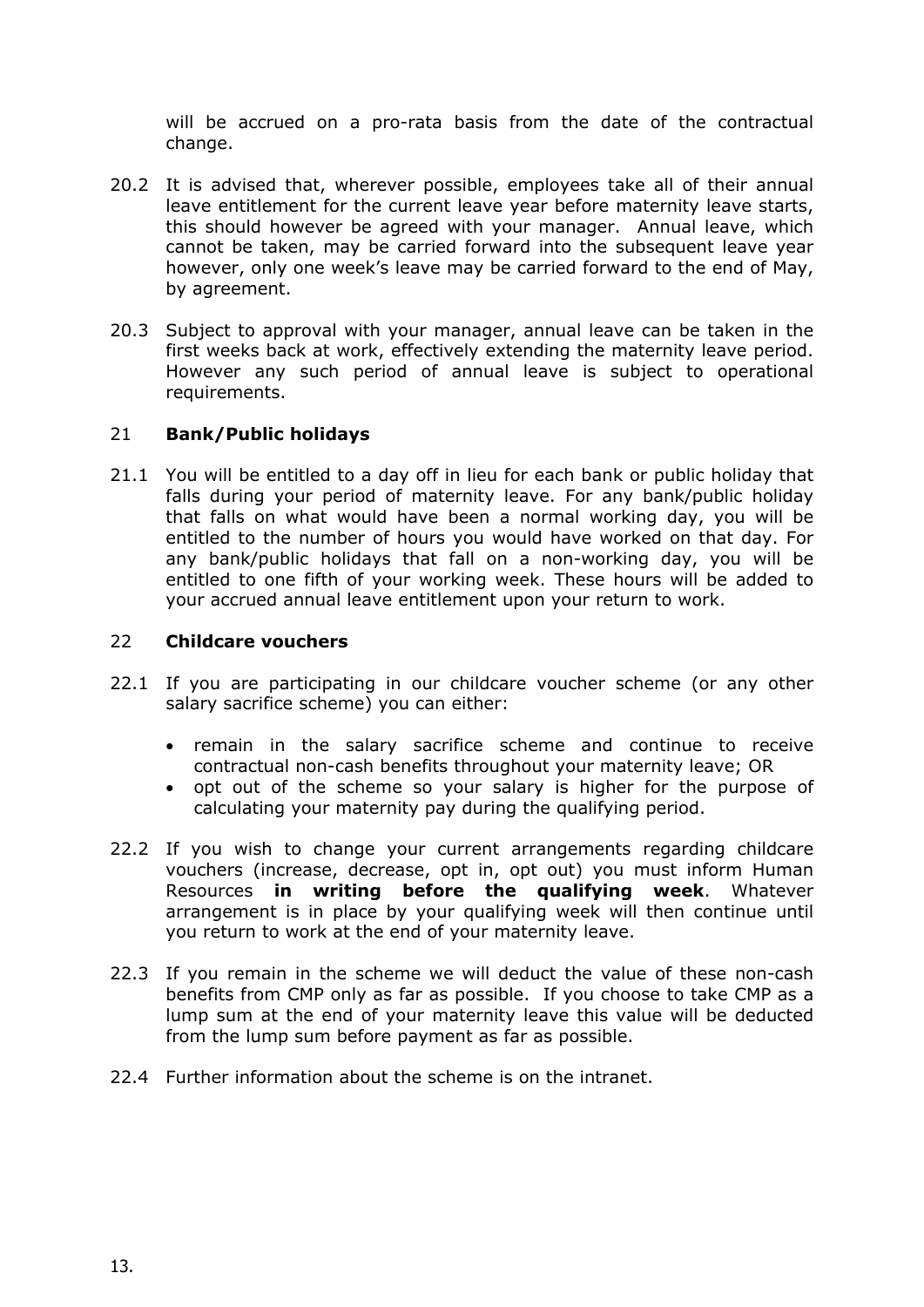# 23 **Redundancy**

- 23.1 In the case of a job becoming redundant whilst the job-holder is on maternity leave, the council will consider the employee for any other suitable alternative work that becomes available. The employee will have the right to be considered for such work, even though they are on maternity leave. Any such offer will be made before the current employment ends and the new employment will commence immediately to preserve continuous service.
- 23.2 If there is no such work available, the employee will be made redundant and receive redundancy pay in line with the statutory and contractual entitlements plus all maternity pay that they would otherwise have been entitled to.
- 23.3 Maternity leave counts as continuous service for redundancy purposes and does not adversely affect your right to a redundancy payment.

# 24 **Industrial action**

24.1 If industrial action or any other interruption of work makes it unreasonable for the employee to return on the date that she has specified, she may, instead, return when work resumes.

# 25 **Probationary period**

25.1 If you commence your maternity leave during your probationary period you will have your probationary period extended and will complete the outstanding period when you return to work.

# 26 **Job vacancies**

26.1 You are able to view all job vacancies during your maternity leave via MiHR, which can be accessed by the link at the bottom of the front page of the West Suffolk website.

# 27 **Parental Bereavement Leave**

27.1 You are entitled to 2 weeks' paid leave if you lose a child under the age of 18, or suffer a stillbirth from 24 weeks of pregnancy. This is a day-one right. The leave can be taken as a single block of two weeks or two separate blocks of one week taken at different times. The leave must be taken within 56 weeks of the date of the death of the child.

# 28 **Concerns**

28.1 If you have any concerns in relation to your pregnancy you should contact your manager or HR, who will ensure that sensitive consideration is given to any issues raised. A counselling or occupational health service is also available through HR to offer support and advice if needed.